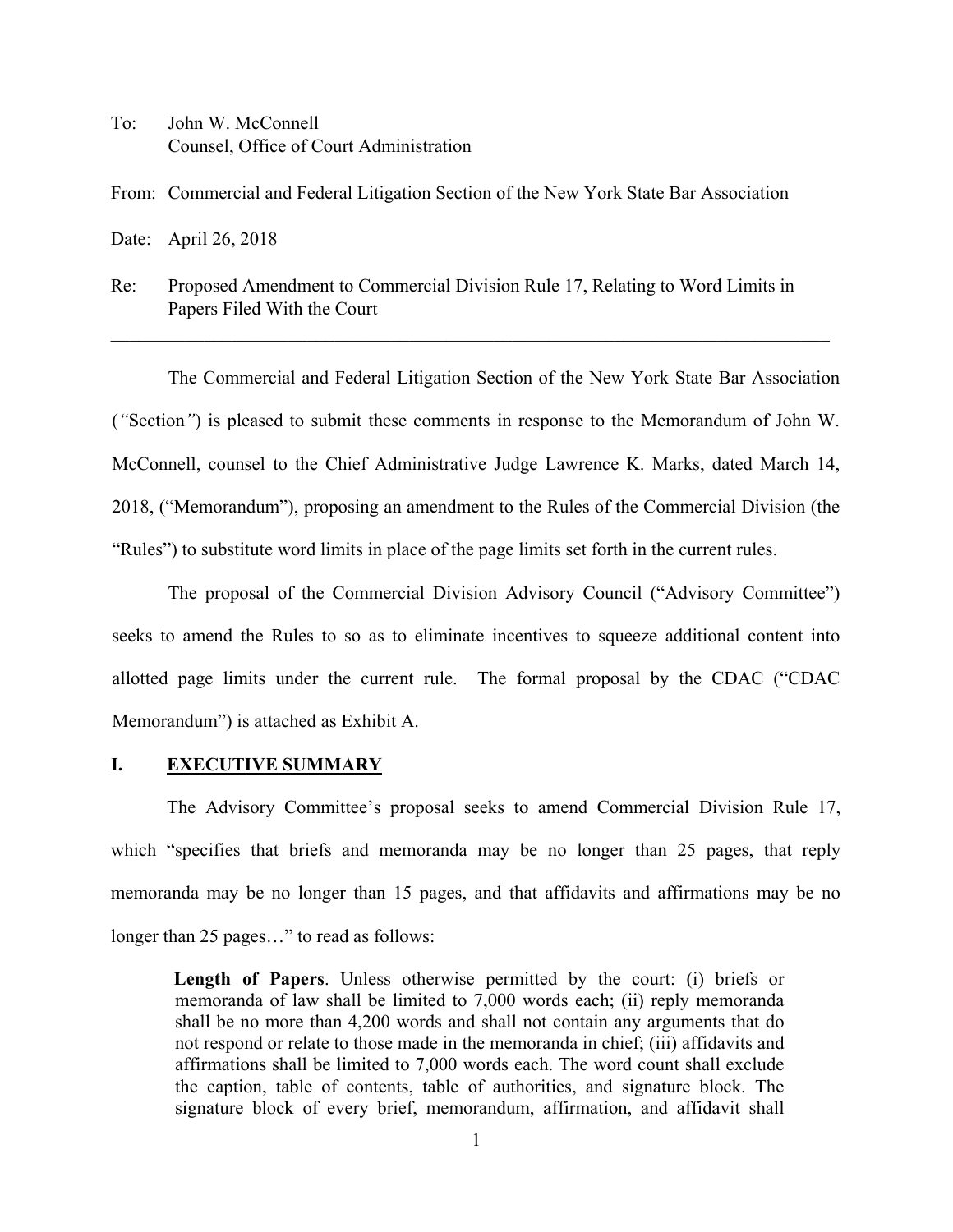include the phrase "Words" followed by the number of words in the document. That phrase constitutes a certification by the signatory that the document complies with the word count limit. The signatory may rely on the word count of the word-processing system used to prepare the document.

## **II. SUMMARY OF PROPOSAL**

As stated in the Memorandum, the Advisory Committee believes that "[a] length limit encourages attorneys to focus on strong, concise arguments, and ensures that judges and opposing counsel are not overwhelmed with meandering, repetitious briefs." *Memorandum at*  1. To that end, according to the Advisory Committee, "[a] word limit serves this purpose better than a page limit because a word count is a much more precise way of measuring the amount of content in a brief." *Id.* The Advisory Committee goes on to state that "the advent and wide adoption of word-processing software with one-click word-count functionality means that the burden on practitioners to comply with the new standard will not be high." *Id.*

The Advisory Committee's position is that, under Commercial Division Rule 17, "attorneys have incentives to unfairly squeeze additional content into the allotted pages" (*Id.*) and "have developed techniques to 'cheat' the limit, which include moving text into footnotes and block quotes, widening page margins, decreasing font size, and changing line spacing." *Id.* It is the Advisory Committee's belief that "[t]hese techniques undercut the page limit rule's purpose and decrease readability of papers" (*Id.*) and that "[c]hanging to a word limit will eliminate these incentives since these strategies will no longer be effective." *Id.*

The Memorandum goes on to state that "the amended rule ensures that both sides have equal space for argument, regardless of the capabilities of their software" (*Id.* at 2) and that "[m]oving to a word limit will also harmonize the Commercial Division with the New York Court of Appeals and the Appellate Departments for the First and Second Department, which set word limits for briefs." *Id.* at 2.